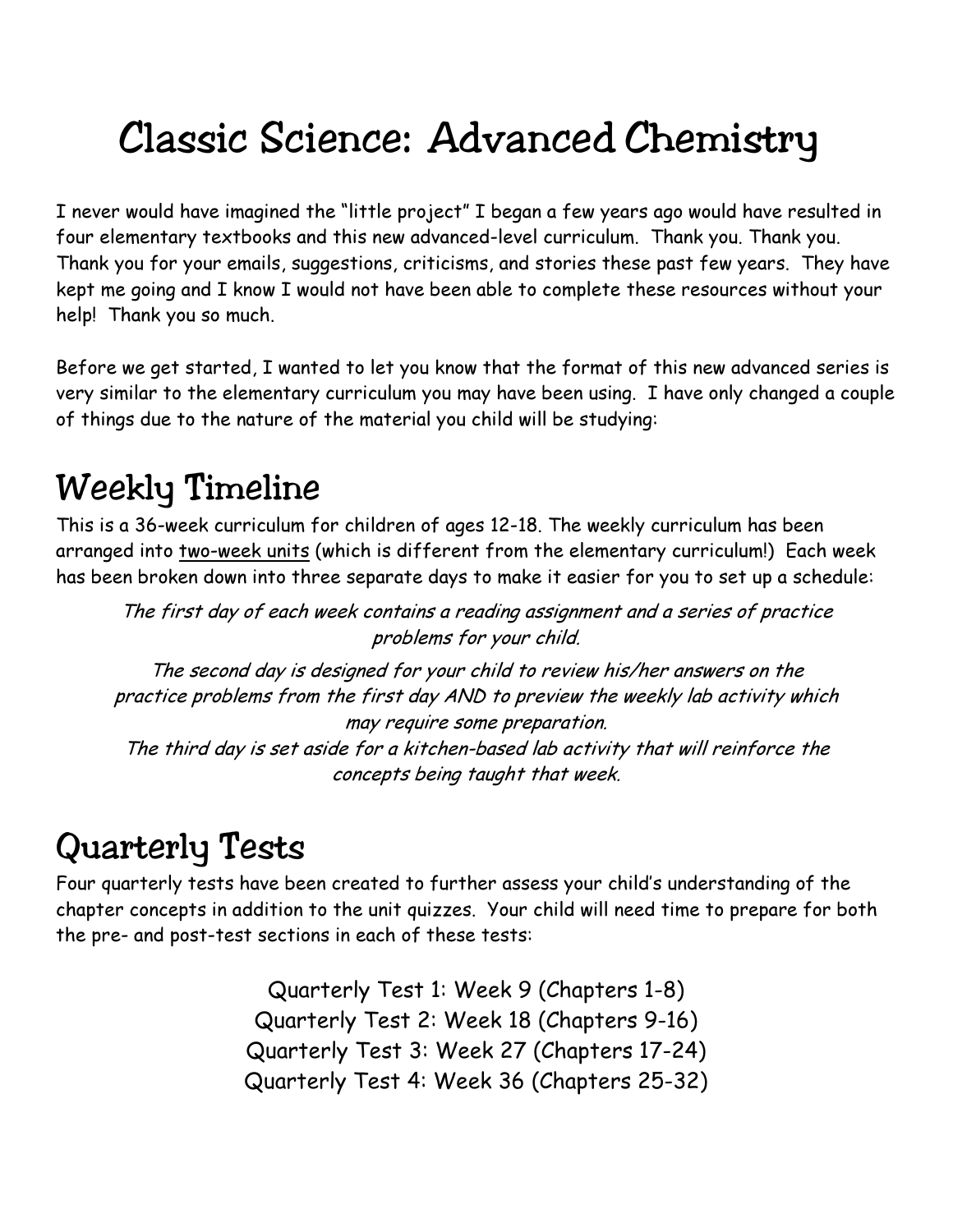Each testing week has been broken down into three separate days to make it easier for you to set up a schedule as well:

The first day of each testing week should be spent reviewing the weekly practice problems and unit quizzes.

The second day is designed for your child to complete a pre-test which will build upon the mechanics of the various chemistry problems that have been studied.

The third day is set aside for a post-test which contains questions that are intended to guide your child towards a deeper understanding of the mechanics within the pre-test.

A sample timeline can be seen below which contains the Unit Quiz and Quarterly Test schedule:

| Calendar Week | <b>Weekly Assignment</b> | Assessment            |
|---------------|--------------------------|-----------------------|
| Week 1        | Unit 1: Chapter 1        |                       |
| Week 2        | Unit 1: Chapter 2        | Unit Quiz             |
| Week 3        | Unit 2: Chapter 3        |                       |
| Week 4        | Unit 2: Chapter 4        | Unit Quiz             |
| Week 5        | Unit 3: Chapter 5        |                       |
| Week 6        | Unit 3: Chapter 6        | Unit Quiz             |
| Week 7        | Unit 4: Chapter 7        |                       |
| Week 8        | Unit 4: Chapter 8        | Unit Quiz             |
| Week 9        |                          | <b>Quarterly Test</b> |

### Weekly Kitchen Labs

I have included one kitchen-based lab activity each week to reinforce the concepts within the weekly readings. The menu has been chosen with the hope that you will spend some quality time preparing meals with your child. The majority of these labs will require your child to do some preliminary calculations from the recipe before the purchase and preparation of the activity. The cost of running a traditional chemistry lab is astronomically high as compared to the cost of feeding your family. And, the truth of the matter is this:

#### The preparation of nearly any meal is rooted in the laws of chemistry!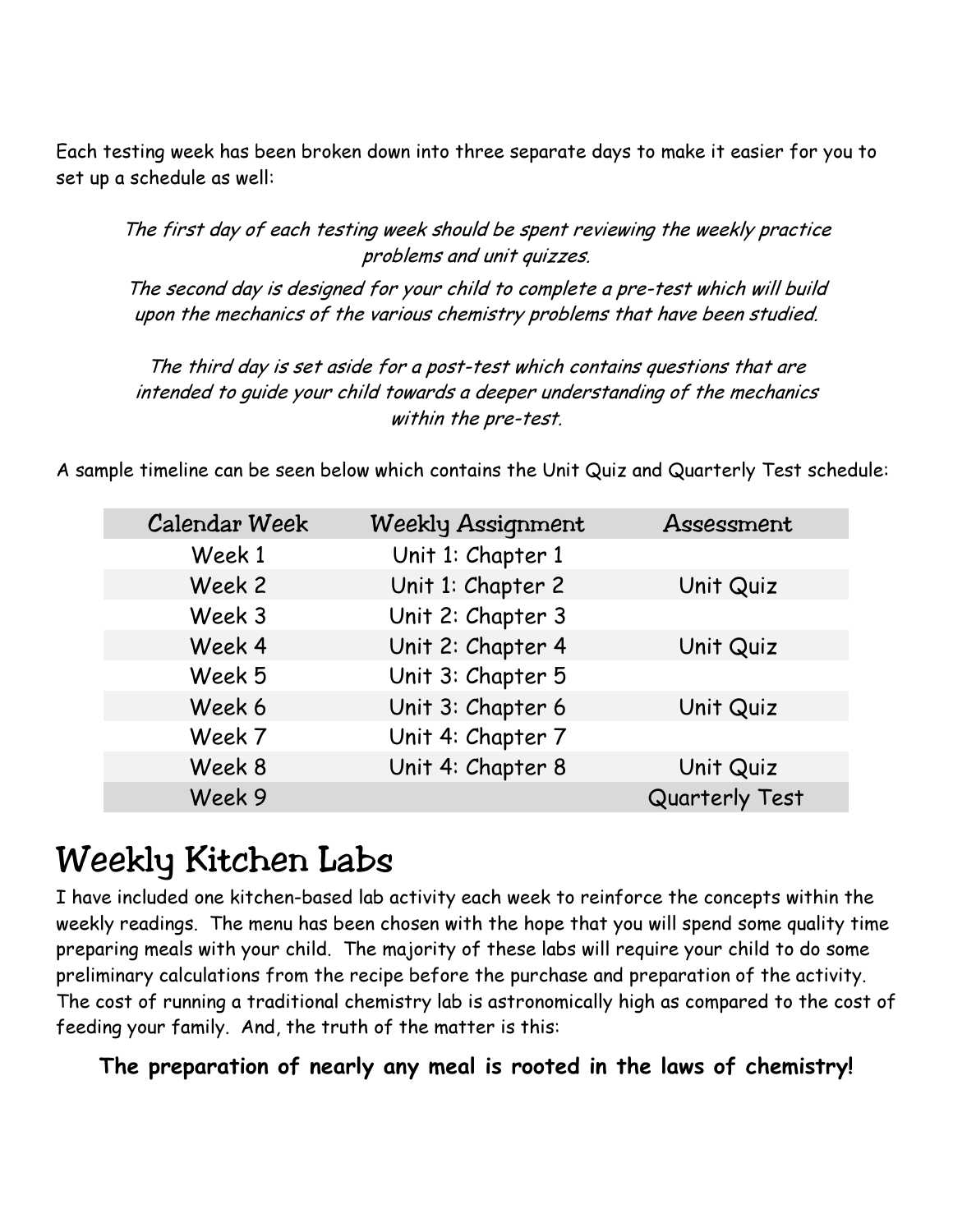We need to end our traditional belief that a chemistry lab must contain firey explosions and bubbling fluids in weird-shaped glassware! As noted in several articles by the American Chemical Society, the majority of college professors expect their first-year chemistry students to demonstrate basic problem-solving techniques involving measurements, conversions, construction of chemical formulas, and the general understanding of the most fundamental definitions in the field of chemistry. And you have nothing to fear about this, because...

#### …these are the concepts your child will master by the end of this year!

 I built this curriculum to prepare your child for a basic understanding of what a college-level class will expect of them. The labs will help them see the weekly concepts in action, every day, and under their personal control. I know this will help them in their future studies!

### Gasp! "There's a lot of math in this book!"

Don't let the name "Advanced" fool you into believing you need a Master's degree in mathematics in order to solve these problems! The majority of the problems in this book use basic math skills that can be easily mastered by any child with experience with pre-algebra.

I recommend that you purchase a simple calculator to help with the calculations. You don't need anything fancy! A basic scientific calculator with an exponent key (EXP) and a log key (LOG) is all you need. At the time of this writing, I found a good-quality calculator with these functions at a local store for \$5.

### Future books and projects

I am in the process of constructing the second book in the advanced series. Advanced Botany and Anatomy/Physiology is set to be released in the Fall of 2012. This resource will include two (2) 16-week courses on both of these topics. Think of them as "semester courses."

In addition to the ongoing Advanced series, I hope to launch an online learning environment to supplement both the Elementary and Advanced books within the next year. It is my hope to provide this resource to families such as yours to collaborate with each other around the world on the weekly labs and activities within the Classic Science series. Not only will this serve as a collaboration tool, I also hope to provide monthly research-based problems for your family to solve as well.